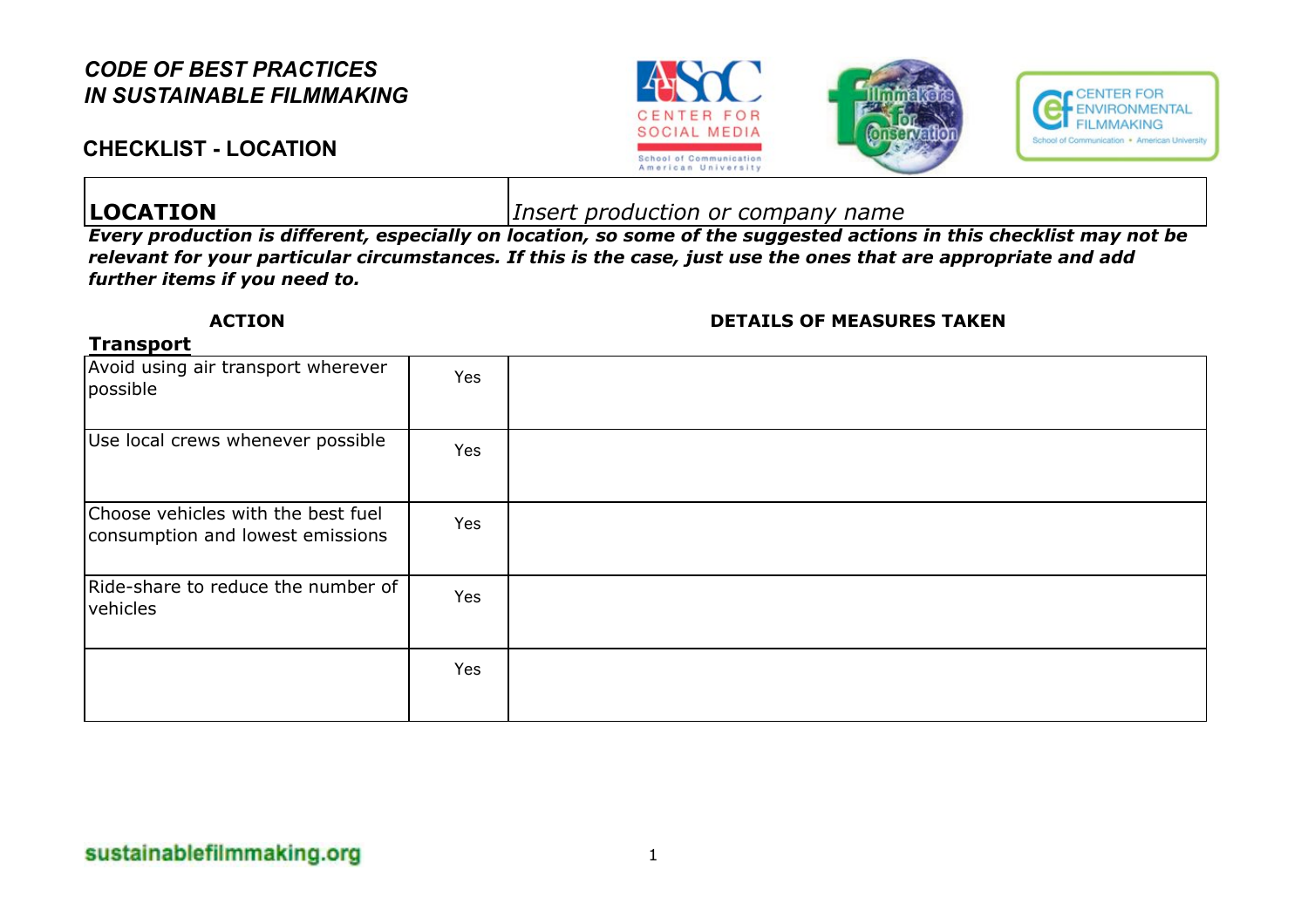





### **CHECKLIST - LOCATION**

| Yes |  |
|-----|--|
| Yes |  |
|     |  |

#### **Accommodation**

| Choose eco-certified hotels wherever<br>available                                              | Yes |  |
|------------------------------------------------------------------------------------------------|-----|--|
| Use local hotels rather than<br>international chains to ensure money<br>stays in the community | Yes |  |
|                                                                                                | Yes |  |
|                                                                                                | Yes |  |
|                                                                                                | Yes |  |

#### **Energy**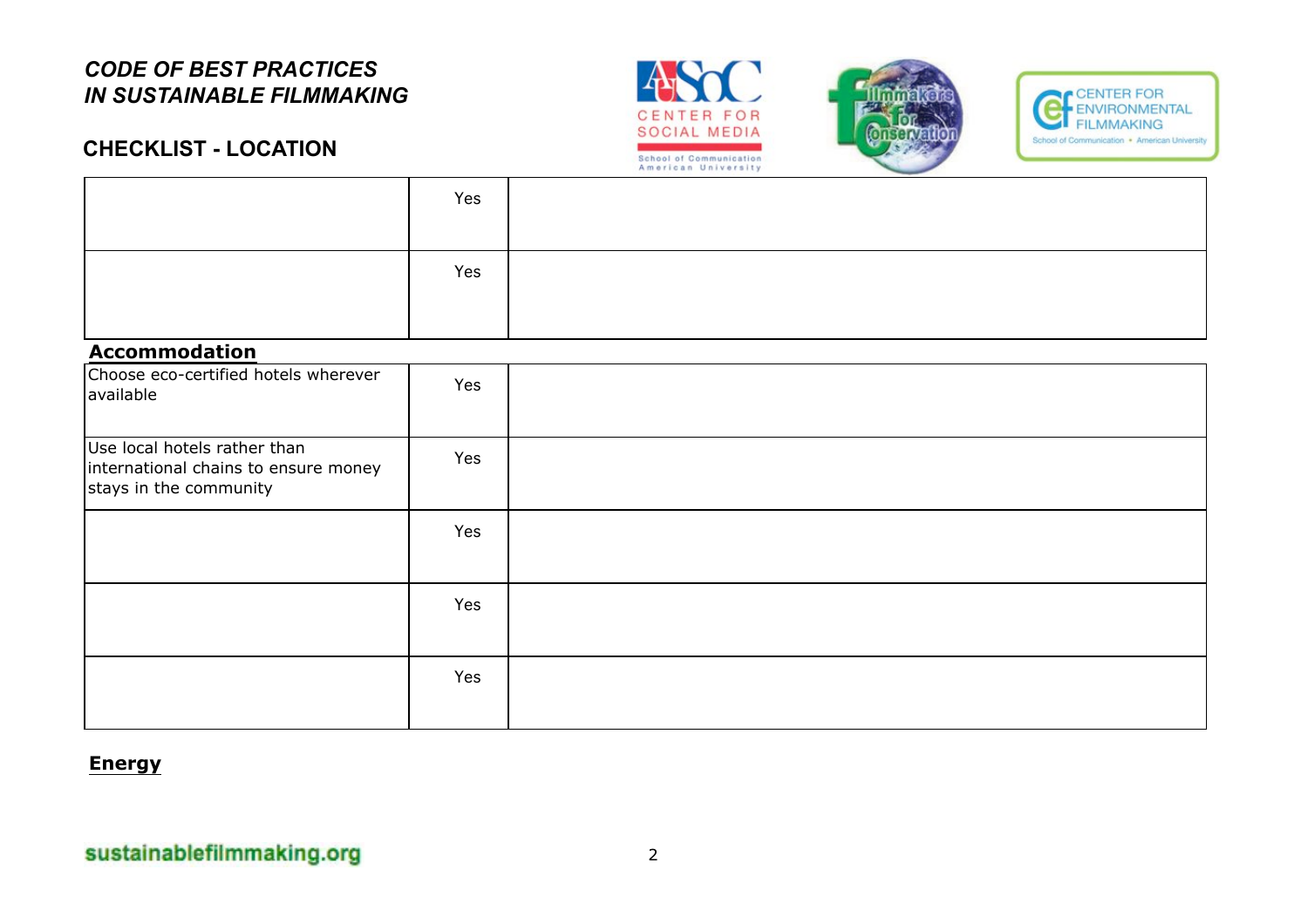# **CHECKLIST - LOCATION**







| Choose video, audio and lighting<br>equipment with the lowest energy<br>consumption | Yes |  |
|-------------------------------------------------------------------------------------|-----|--|
| Choose equipment manufactured<br>with the lowest use of energy and<br>materials     | Yes |  |
| Use rechargeable batteries wherever<br>possible                                     | Yes |  |
| Switch off all equipment when not in<br>luse                                        | Yes |  |
| Unplug any equiment which draws<br>'vampire' power when switched off                | Yes |  |
|                                                                                     | Yes |  |
|                                                                                     | Yes |  |

#### **Supplies**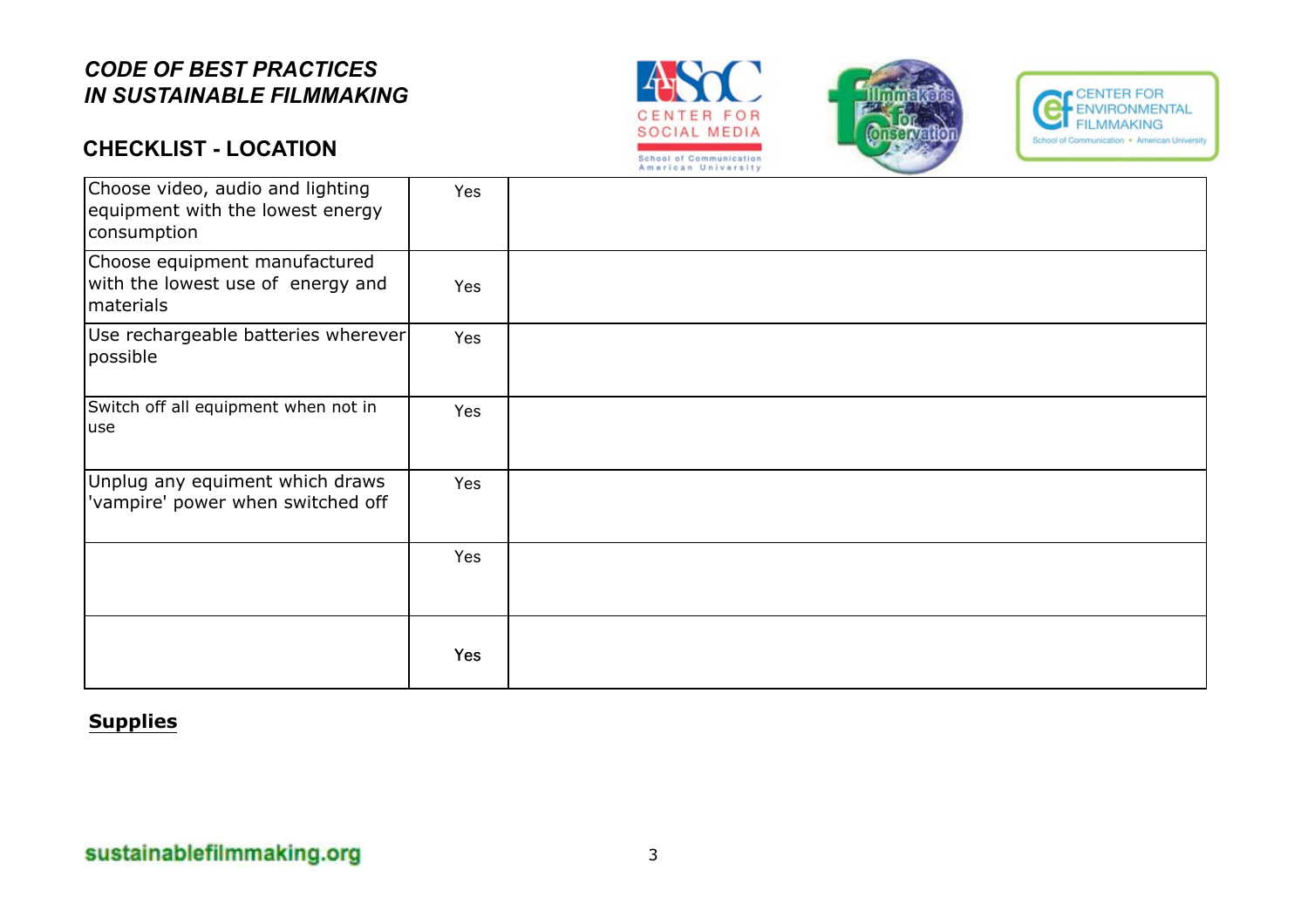# **CHECKLIST - LOCATION**







| Use tapeless production where possible                                              | Yes        |  |
|-------------------------------------------------------------------------------------|------------|--|
| Avoid printing documents unless<br>essential - use laptops, PDAs and<br>smartphones | Yes        |  |
| Replace disposable cups, plates and<br>cutlery with reusable washable ones          | <b>Yes</b> |  |
| Replace bottled water with refillable<br>water bottles                              | Yes        |  |
| Buy local produce and supplies                                                      | <b>Yes</b> |  |
| Buy in bulk to reduce waste in<br>packaging and transport                           | <b>Yes</b> |  |
| Buy fair-trade and ethically produced<br>food and supplies                          | Yes        |  |
| Consider vegetarian options to reduce<br>meat consumption                           | Yes        |  |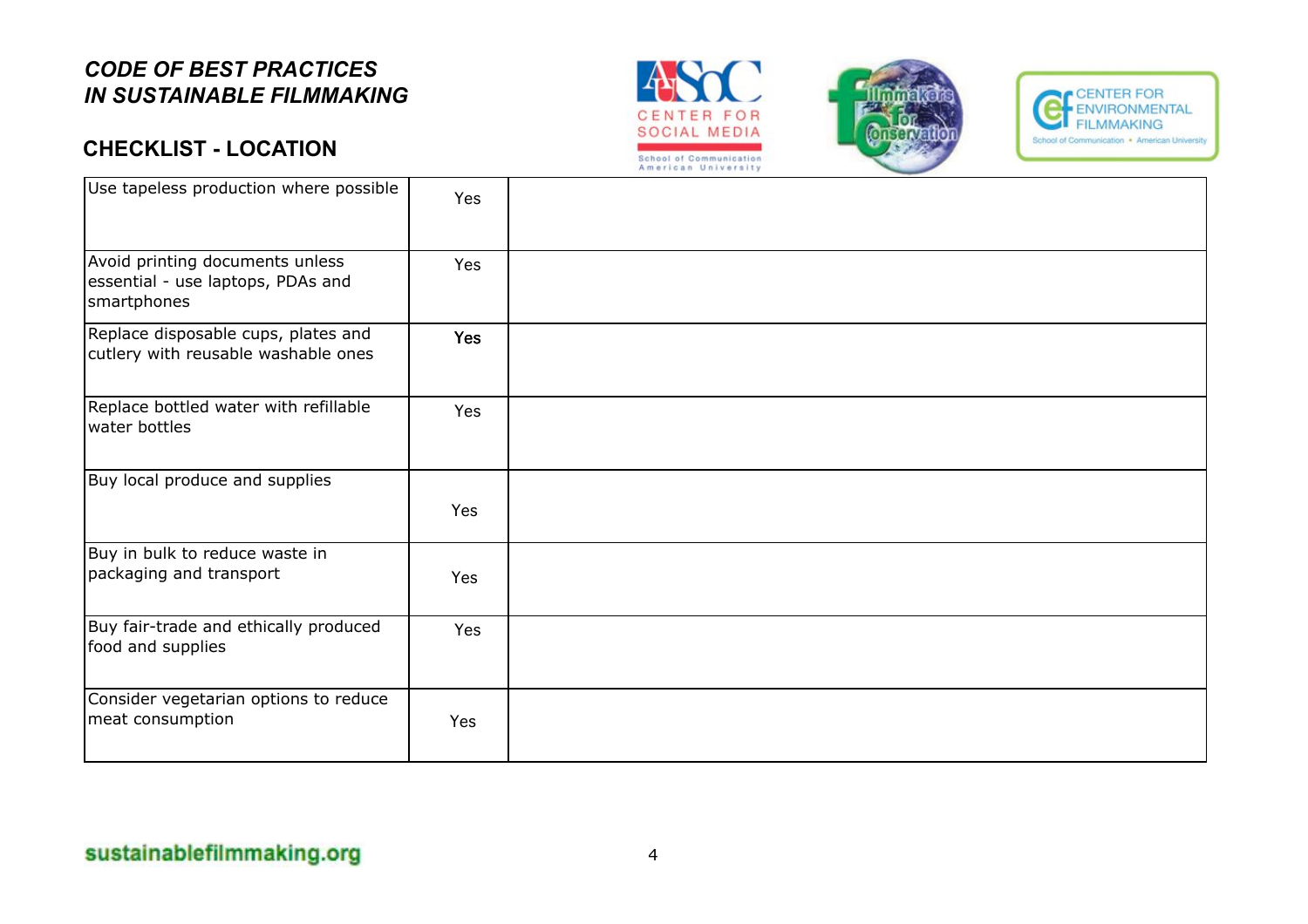# **CHECKLIST - LOCATION**







| Buy timber from sustainable sources -<br>look for FSC certification                  | Yes |  |
|--------------------------------------------------------------------------------------|-----|--|
| Buy environmentally friendly supplies -<br>e.g water-based paints                    | Yes |  |
| Recycle or donate any unwanted<br>equipment and materials at the end of<br>the shoot | Yes |  |
| Compost green waste                                                                  | Yes |  |
| Provide plenty of recycling bins and<br>arrange regular recycling collections        | Yes |  |
| Make proper arrangements for disposal<br>of waste - including water                  | Yes |  |
|                                                                                      | Yes |  |
|                                                                                      | Yes |  |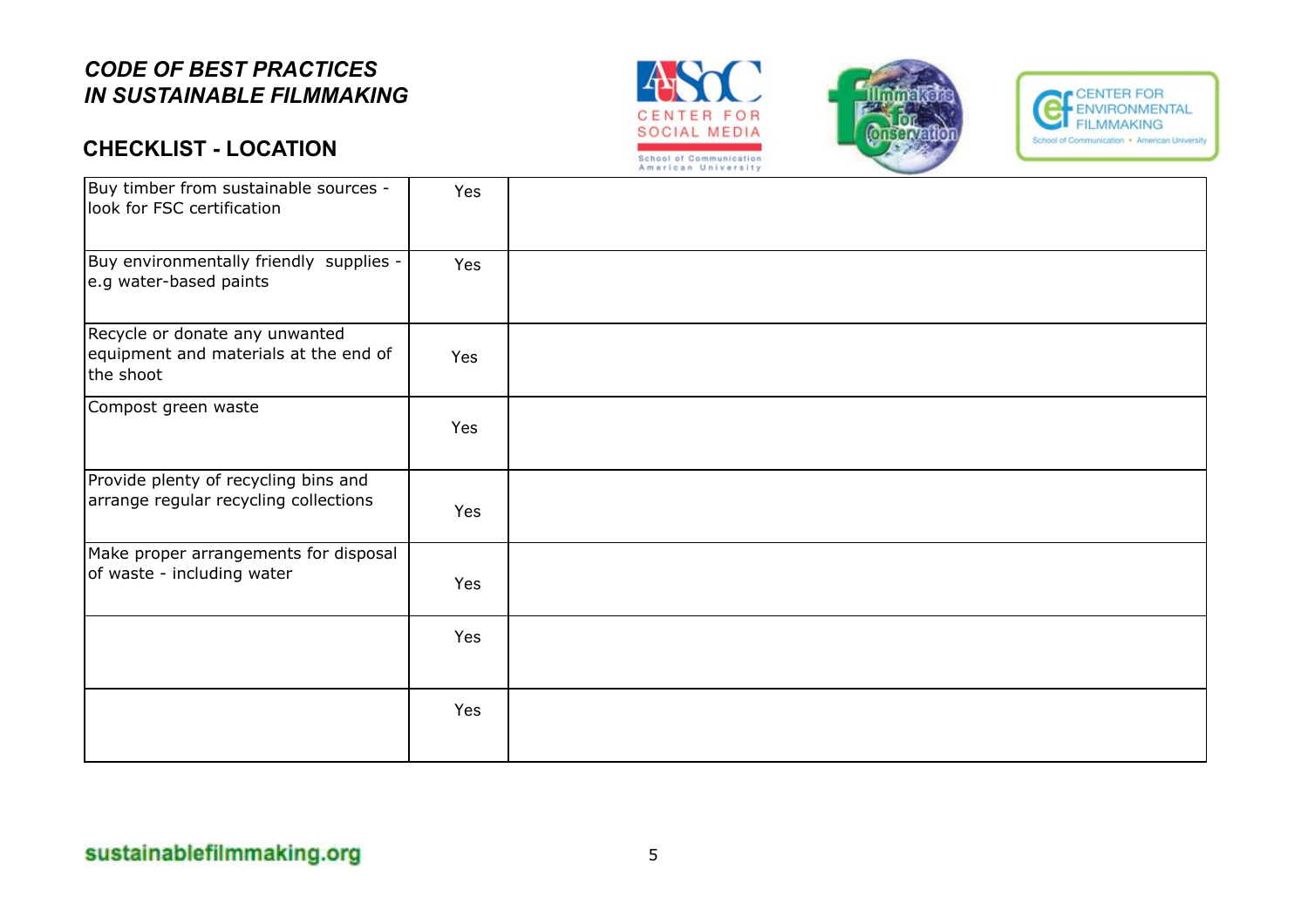**CHECKLIST - LOCATION**







| Yes |  |
|-----|--|
|     |  |

#### **Other**

| Respect local cultures and peoples                                                                    | Yes |            |
|-------------------------------------------------------------------------------------------------------|-----|------------|
| Treat animals and wildlife<br>responsibly - ideally by following an<br>approved ethical code          | Yes |            |
| Ask all of your suppliers what their<br>environmental policies are - adding<br>your consumer pressure | Yes |            |
|                                                                                                       | Yes |            |
|                                                                                                       | Yes |            |
|                                                                                                       | Yes |            |
| Completed by:                                                                                         |     | Signature: |